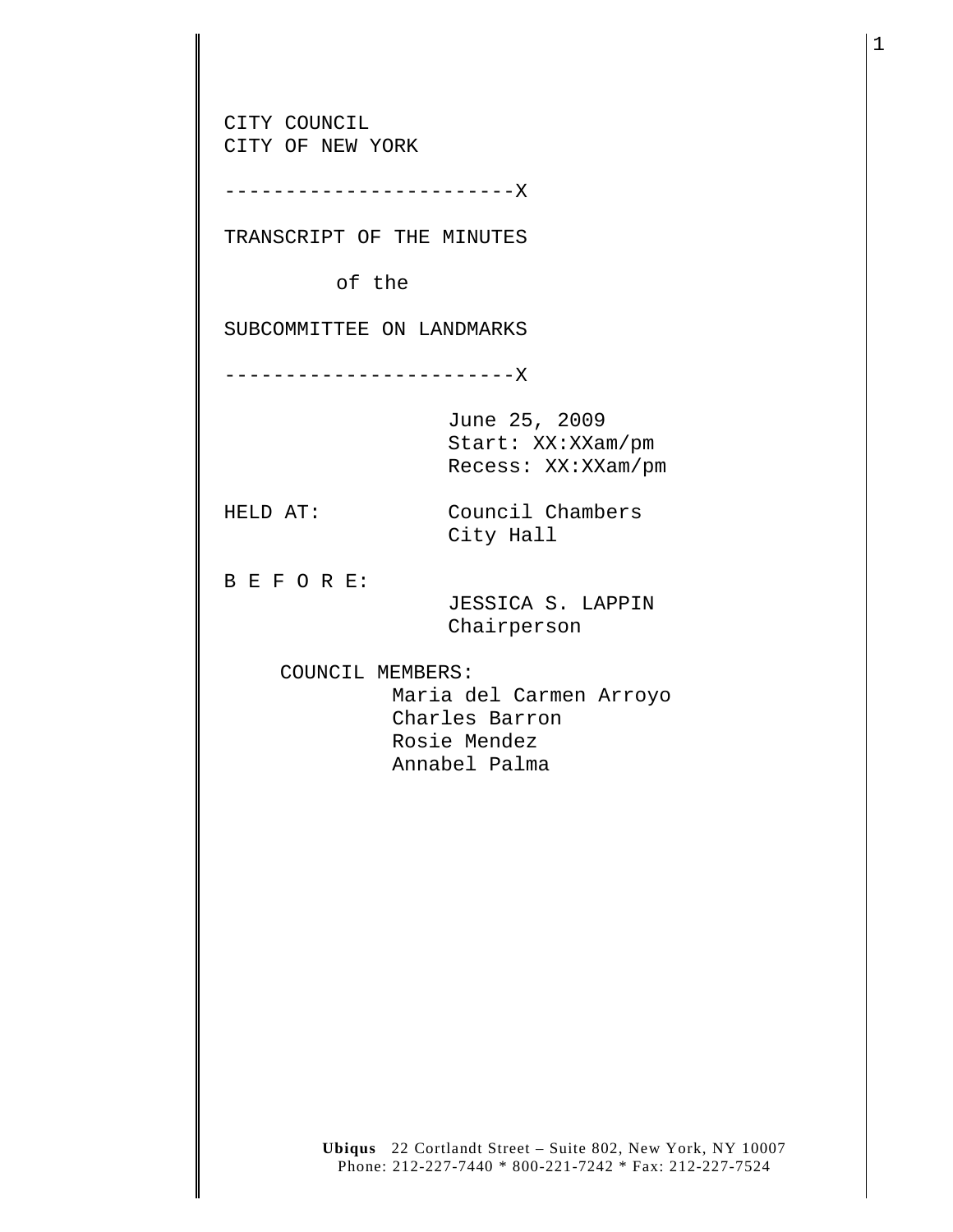| $\mathbf 1$    | $\overline{2}$<br>SUBCOMMITTEE ON LANDMARKS        |
|----------------|----------------------------------------------------|
| $\overline{2}$ | CHAIRPERSON LAPPIN: Good morning,                  |
| 3              | welcome to the Land Use Subcommittee of Landmarks, |
| $\overline{4}$ | Public Siting and Maritime Uses, I'm the Chair,    |
| 5              | Jessica Lappin, joined by Councilwoman Maria del   |
| 6              | Carmen Arroyo from The Bronx, Council Member Rosie |
| 7              | Mendez of Manhattan, Councilwoman Annabel Palma of |
| 8              | The Bronx, Council Member Charles Barron of        |
| 9              | Brooklyn. We are actually going to defer the two   |
| 10             | items that are on the agenda to give the           |
| 11             | individual Council Members in those districts more |
| 12             | time to discuss those items with both the          |
| 13             | Administration and their respective communities.   |
| 14             | So we're not going to be having a vote, we're      |
| 15             | going to have the vote now on--Tuesday? Is that    |
| 16             | right, Gale? Tuesday morning? At 9:30 a.m. This    |
| 17             | meeting is adjourned. [gavel]                      |
| 18             | [pause]                                            |
| 19             |                                                    |
|                |                                                    |
|                |                                                    |
|                |                                                    |
|                |                                                    |
|                |                                                    |
|                |                                                    |
|                |                                                    |
|                |                                                    |